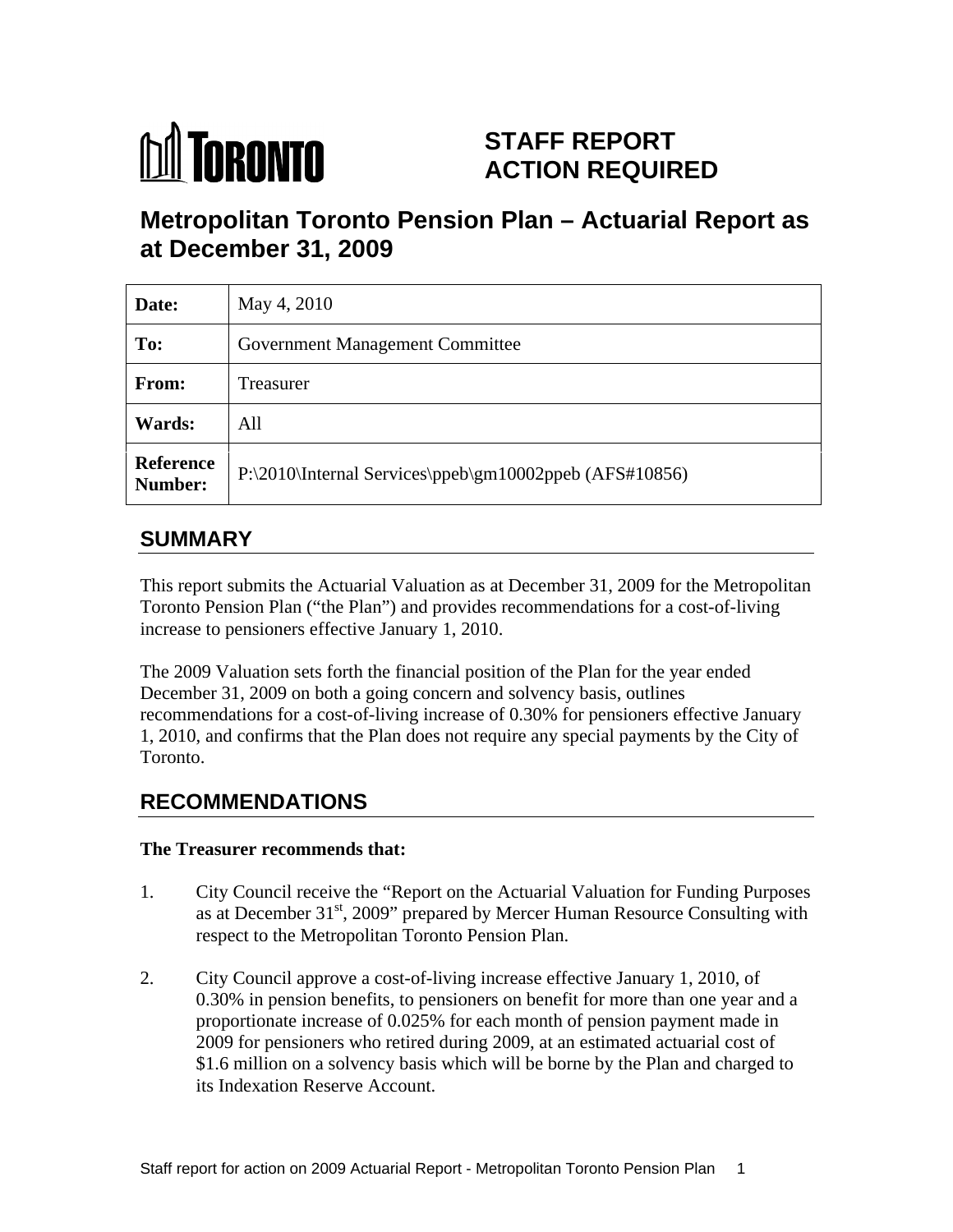- 3. By-law No. 15-92 of the former Metropolitan Corporation governing the Metropolitan Toronto Pension Plan as amended to date be further amended accordingly and authority be granted to introduce the necessary bill in Council
- 4. City Council authorize the appropriate City officials to take the necessary action to give effect to the foregoing recommendations.

#### **Financial Impact**

The estimated cost of the recommended increase in pensioner benefits on a solvency basis will be \$1.6 million and on a going-concern basis will be \$1.5 million. The increase will be charged to the Plan's Indexation Reserve Account without any contribution by the City. The balance of the Indexation Reserve Account as at December 31, 2009 was \$45.7 million and will be reduced to \$44 million if the increase is implemented.

The Deputy City Manager and Chief Financial Officer has reviewed this report and agrees with the financial impact information.

### **DECISION HISTORY**

The Actuarial Valuation Report of the Metropolitan Toronto Pension Plan ("the Plan") is submitted annually to Council. The last such report was considered by City Council at its meeting held on September 30, 2009 and October 1, 2009, when it adopted Government Management Meeting Report No. 24, Item GM24.12 entitled, "Metropolitan Toronto Pension Plan – Actuarial Report as at December 31, 2008".

Following is the link to the decision document and report. [http://www.toronto.ca/legdocs/mmis/2009/gm/reports/2009-09-17-gm24](http://www.toronto.ca/legdocs/mmis/2009/gm/reports/2009-09-17-gm24-) <cr.htm#GM24.12>

### **ISSUE BACKGROUND**

The Metropolitan Toronto Pension Plan ("the Plan") is one of five pre-OMERS plans sponsored by the City of Toronto. It covers 7 active members, 1,830 retired members and 1,037 survivor pensioners and 4 members with vested deferred pension rights. The Plan's administrator is the Metropolitan Toronto Pension Plan Board of Trustees ("the Board").

Pension plans are governed by the *Pension Benefits Act* (PBA) and regulated through the Financial Services Commission of Ontario (FSCO). The FSCO is an arm's-length agency of the Ontario Ministry of Finance, which is responsible for the administration and enforcement of the PBA and regulations under the Act. The PBA establishes the minimum standards for registered pension plans and the regulations under it require, the preparation and filing (at least every three years) of an Actuarial Valuation of a pension plan's assets and liabilities in order to determine the funded status of the plan on both a going-concern basis and a solvency basis.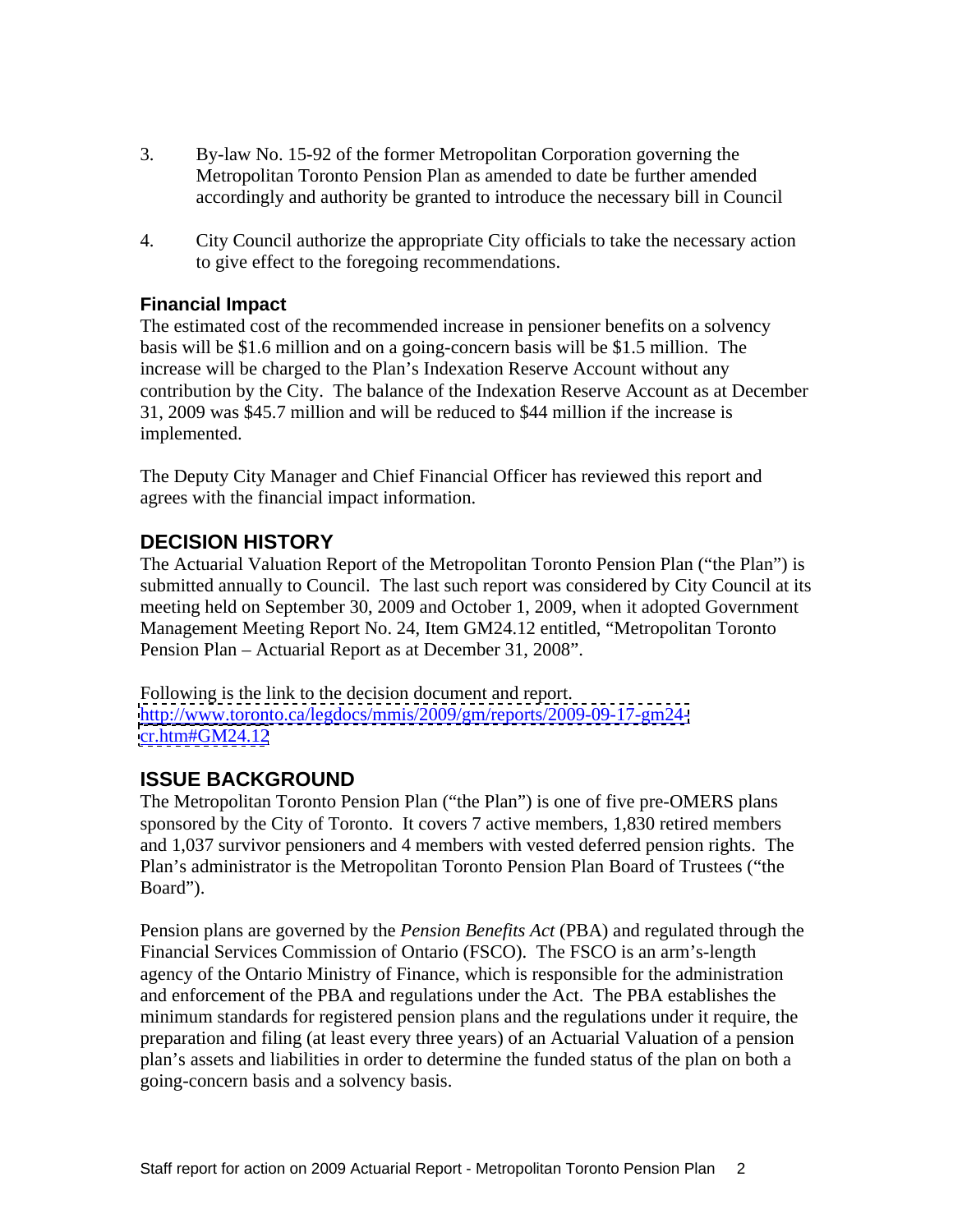Going-concern valuation: assumes that the plan will be ongoing for an indefinite period of time. The valuation predicts how liabilities and assets are likely to accumulate in the future. A going-concern comparison of the plan's projected performance with its actual performance over the past three (3) year period can generate either a going-concern surplus (if the valuation shows the plan to be overfunded) or an "unfunded liability" (if the valuation shows the plan to be underfunded). An unfunded liability on a going-concern basis must be eliminated by the employer by one or more special payments, which may be amortized over a period not exceeding fifteen (15) years.

Solvency valuation: assumes that the plan was wound up on the Valuation date with all amounts coming due (*i.e.*, as if its assets had been used to meet its existing liabilities, including the purchase of annuities for its pensioners and unretired members). If a plan had greater assets than liabilities on a solvency basis on the Valuation Date, it has an actuarial surplus. If there were more liabilities than assets the plan has a "solvency deficiency" and, in order to comply with the PBA, that deficiency must be eliminated by the employer by one or more special payments which may be amortized over a period of no longer than five (5) years.

Actuarial valuation reports must be filed with FSCO and the Canada Revenue Agency (CRA) every three (3) years, unless at the end of any year the plan has a going concern unfunded liability, or a solvency deficiency in excess of 10% (*i.e.*, the plan is less than 90% funded) in which case it must be filed each year, until the deficiency is eliminated.

#### Asset Mix and Investment Returns

Given the demographics of the plan members, the Board of Trustees invest the Plan's assets conservatively in a well-diversified portfolio of equity and fixed-income securities. The Board monitors the investments prudently, with advice from its investment advisors, which it retains, in accordance with a Statement of Investment Policies and Procedures, which it reviews annually. The target mix of the Plan as set out in the Statement of Investment Policies and Procedures is as follows:

| <b>Asset Mix</b>                                                                                |      |
|-------------------------------------------------------------------------------------------------|------|
| Cash & Equivalents                                                                              |      |
| . Bonds                                                                                         |      |
| Canadian Equi                                                                                   |      |
| $\overline{\phantom{a}}$<br>U.S. and Other Foreign I<br>$\frac{v_{\text{tot}}}{v_{\text{tot}}}$ | _∩שר |
| <b>TOTAL</b>                                                                                    | 100% |

The 2009 market rate of return was 14.4% for 2009.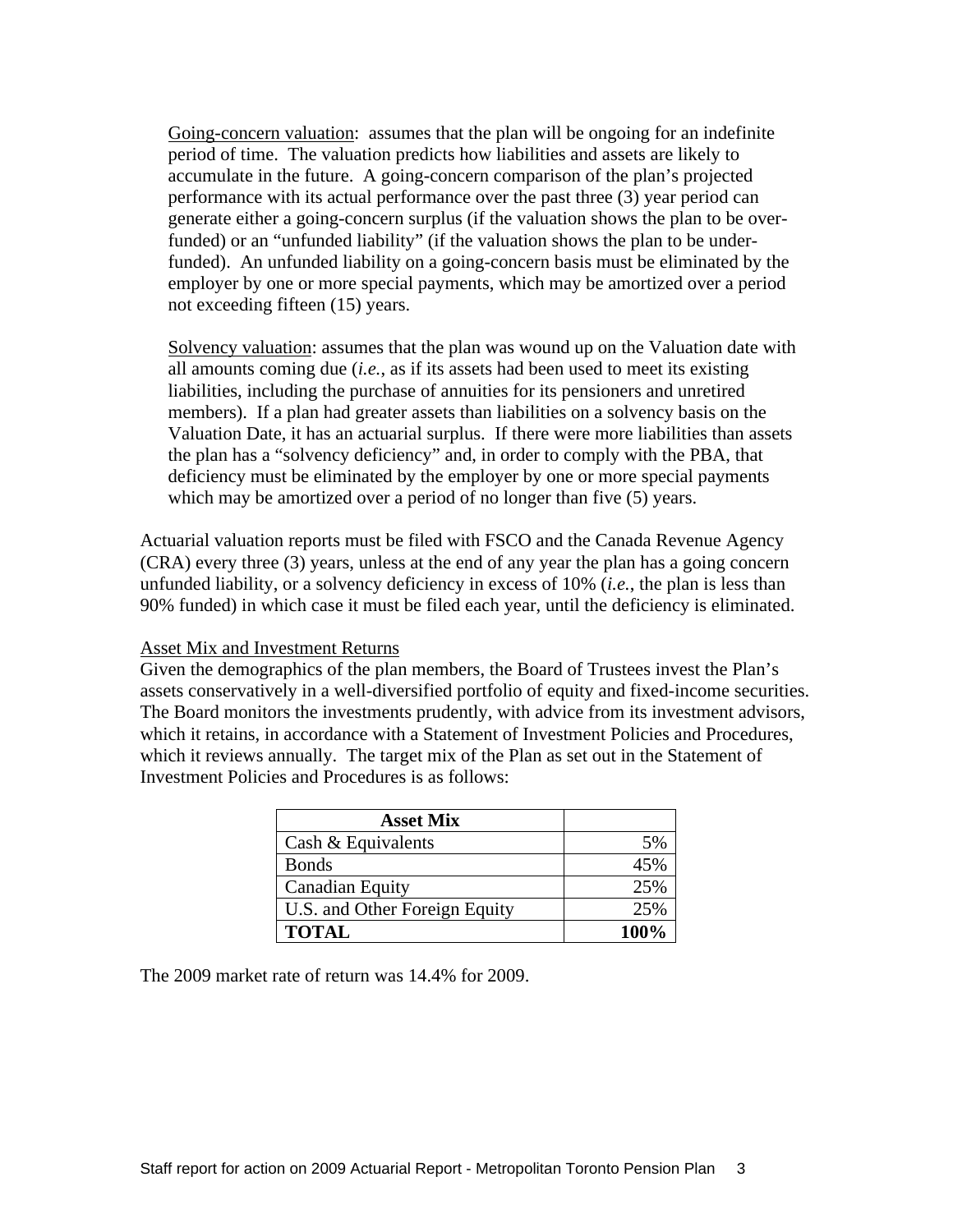### **COMMENTS**

The Plan's Actuary, Mercer Human Resources Consulting, conducts an annual actuarial valuation of the Plan's assets and liabilities and recently submitted to the Board of Trustees its actuarial valuation for 2009. The purpose of the valuation was to determine:

- (a) the financial position of the Plan as at December 31, 2009 on both going concern and solvency bases; and
- (b) the minimum funding requirements by the City and the Plan members during the 2010 calendar year.

#### Going-Concern Valuation

The Valuation shows that at December 31, 2009, the Plan had actuarial assets of \$599.8 million, liabilities of \$511.6 million and a going-concern surplus of \$88.2 million.

#### Solvency Valuation Solvency Valuation

As part of the Valuation, the actuary completed a solvency valuation comparing the Plan's assets at market value smoothed over four years with the cost to satisfy the Plan's obligation by purchasing annuities using a discount rate that is also smoothed over four years. The report shows that on a solvency basis, the value of the assets of \$592.6 million exceeded the actuarial liabilities of \$547.0 million, producing a solvency excess of \$45.6 million as at December 31, 2009.

#### Indexation Reserve Account

The Indexation Reserve Account (IRA) represents assets of the Plan, which are not required to meet specific current pension liabilities. It is limited to 30% of the going concern liability for non-indexed benefits. The intent of the IRA is to fund minor improvements in pension benefits including cost-of-living increases.

#### Cost-of-Living Increase

The Metropolitan Toronto Pension Plan can be compared to the Ontario Municipal Employees Retirement System (OMERS) on the basis of plan design and municipal employee plan membership. However, while OMERS provides for automatic indexation, the Metropolitan Toronto Pension Plan does not. It could not afford to do so, because of its closed membership. Therefore, the possibility of a cost-of-living increase is reviewed annually as part of the Valuation Report in light of the financial position of the Plan.

For 2010, the Actuarial Valuation supports a cost-of-living increase effective January 1, 2010 of 0.30%, to pensioners on benefit for more than one year and a proportionate increase of 0.025% for each month of pension payment made in 2009 for pensioners who retired during 2009. The recommended cost-of-living increase was calculated on the basis of the average of the Statistics Canada CPI over the previous year. The approximate cost of such an increase is \$1.6 million on a solvency basis. This will be fully funded by the Plan through its Indexation Reserve Account, which will be reduced from \$45.6 million to \$44 million.